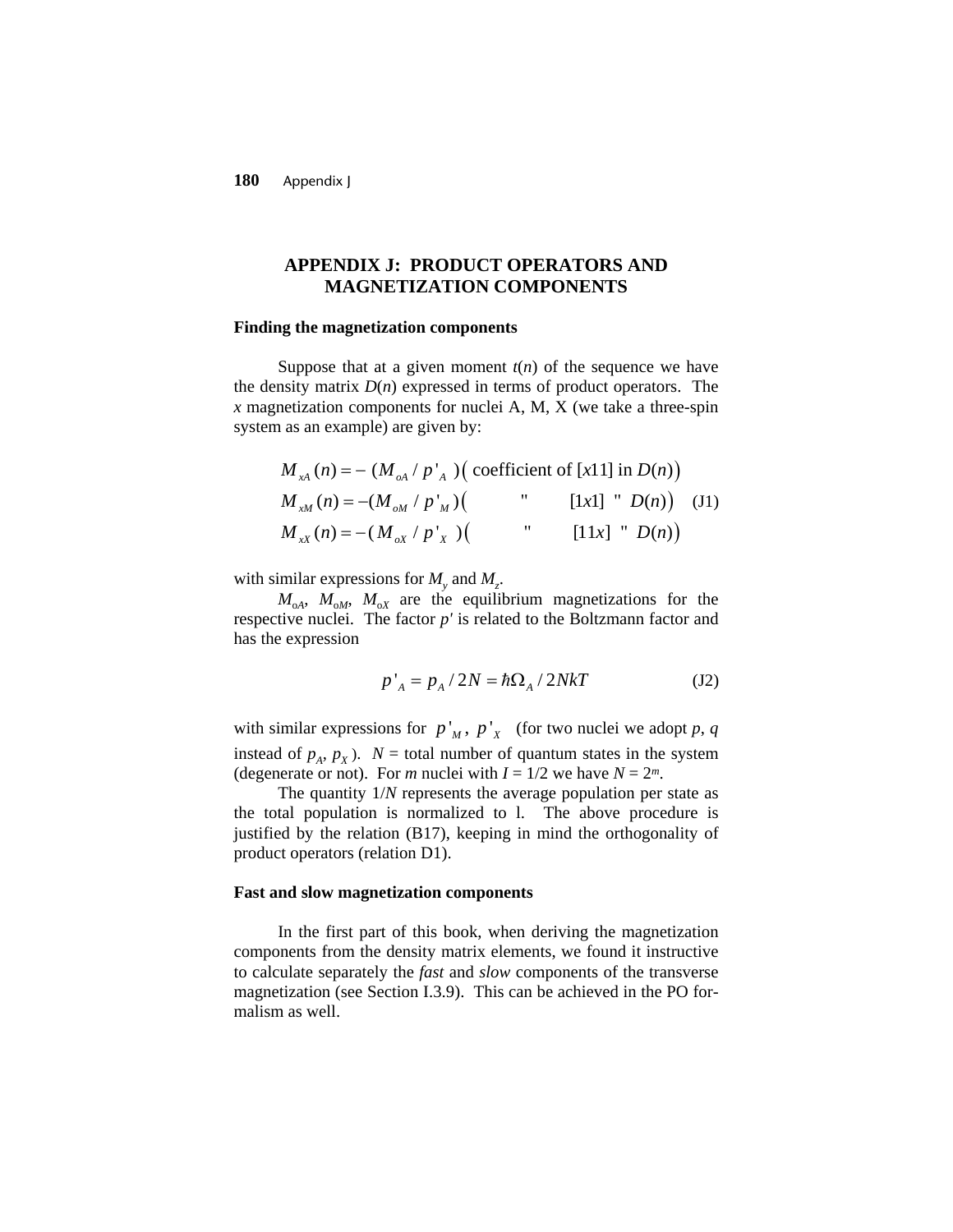For an AX system (two spin  $1/2$  nuclei), one can split the  $M_{A}$ magnetization into  $M_{x12}$  (fast) and  $M_{x34}$  (slow) as follows:

$$
M_{x12} = -\frac{M_{oA}}{2p'} \left( \text{coeff. of } [x1] + \text{coeff. of } [xz] \right)
$$
  

$$
M_{x34} = -\frac{M_{oA}}{2p'} \left( \text{coeff. of } [x1] - \text{coeff. of } [xz] \right)
$$

with similar relations for *My*.

For nucleus X the fast and slow components are:

$$
M_{x13} = -\frac{M_{oA}}{2p'} \left( \text{coeff. of } [1x] + \text{coeff. of } [zx] \right)
$$
  

$$
M_{x24} = -\frac{M_{oA}}{2p'} \left( \text{coeff. of } [1x] - \text{coeff. of } [zx] \right)
$$

Using Table II.1, one can check that

$$
((1x)+(zx))/2
$$
 and  $((1x)-(zx))/2$ 

represent the matrix elements  $d_{13}$  and  $d_{24}$ , respectively.

### **Writing the initial density matrix**

We assume usually that, before the pulse sequence starts, all spins are at thermal equilibrium with the lattice.

With the sign convention adopted in this book (vide infra) the density matrix *D*(0) will be:

$$
D(0) = -p'_{A}[z11] - p'_{M}[1z1] - p'_{X}[11z]
$$
 (J3)

This is consistent with

$$
M_{A} = M_{A}
$$
 ;  $M_{A} = 0$  ;  $M_{A} = 0$ 

and is the same for spins M and X.

If we work in a steady state in which one of the nuclei (let's say nucleus A) does not have enough time to recover from the previous cycle, we can start with

$$
D(0) = -\lambda p'_{A}[z11] - p'_{M}[1z1] - p'_{X}[11z] \tag{J4}
$$

where  $\lambda \leq 1$ . If  $M_{\lambda A}$  has been brought to zero by the last pulse of the sequence and the start of the next sequence comes after a delay *d*, then

$$
\lambda = 1 - \exp(-d/T_{1A})
$$